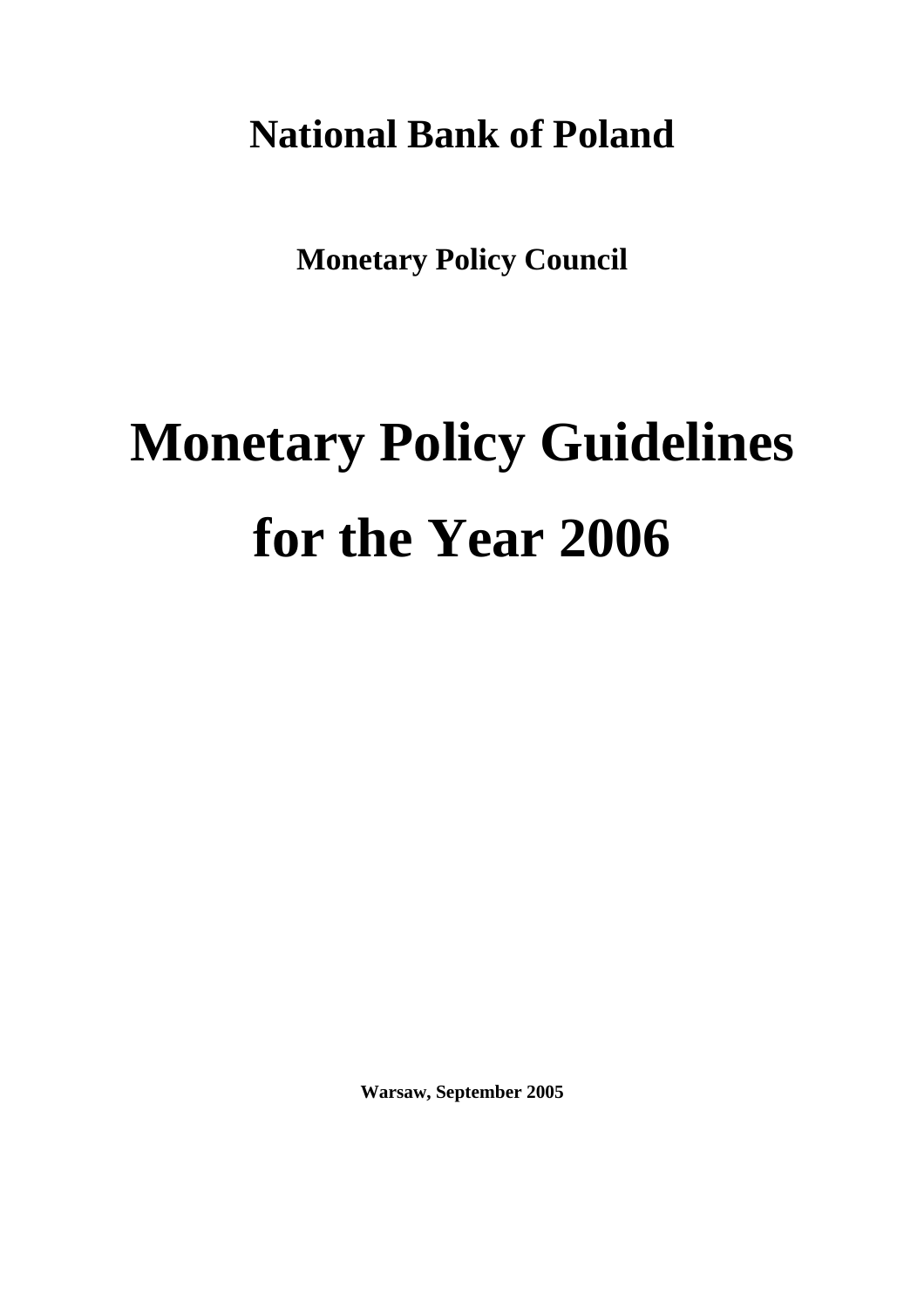## **1. Strategy of direct inflation targeting**

According to the Art. 277 para. 1 of the Constitution of the Republic of Poland "the National Bank of Poland shall be responsible for the value of Polish currency." The Act on the National Bank of Poland of 29 August 1997 states in Art. 3 that "the basic objective of NBP activity shall be to maintain price stability, and it shall at the same time act in support of Government economic policies, insofar as this does not constrain pursuit of the basic objective of the NBP".

Contemporary central banks understand price stability as an inflation low enough as not to exert negative influence on investment, saving and other important decisions taken by economic agents. Ensuring thus understood price stability is a fundamental way in which the central bank contributes, by means of its decisions, to high and sustainable economic growth. Central banks view price stability symmetrically, which means that they respond both to inflationary and deflationary threats.

The Monetary Policy Council (MPC) bases its monetary policy on the direct inflation targeting (DIT) strategy. International experience shows that this strategy is an effective method of ensuring price stability. Having brought down inflation to a low level, in 2004 the MPC adopted the permanent inflation target at 2.5% with a symmetrical tolerance range for deviations of +/- 1 percentage point. This arrangement may be in force until Poland joins the EMR II or the term of office of the present MPC expires. The MPC pursues the inflation target under a floating exchange rate regime which should be maintained until Poland's accession to the EMR II. Floating exchange rate regime does not rule out foreign exchange interventions, should it turn out necessary for the inflation target implementation.

The Council maintains the understanding of the inflation target and its implementation as set forth in the *Monetary Policy Guidelines for the year 2005*:

• First, the notion of *permanent* inflation target means that it refers to inflation measured as a year-on-year change in prices of consumer goods and services in each month compared to the corresponding period of the preceding year. For a better understanding of inflation processes it is also justified to use annual and quarterly inflation indices such as those used in the NBP's inflation projection and the central budget. Core inflation indices also play an important role in the assessment of inflationary pressure.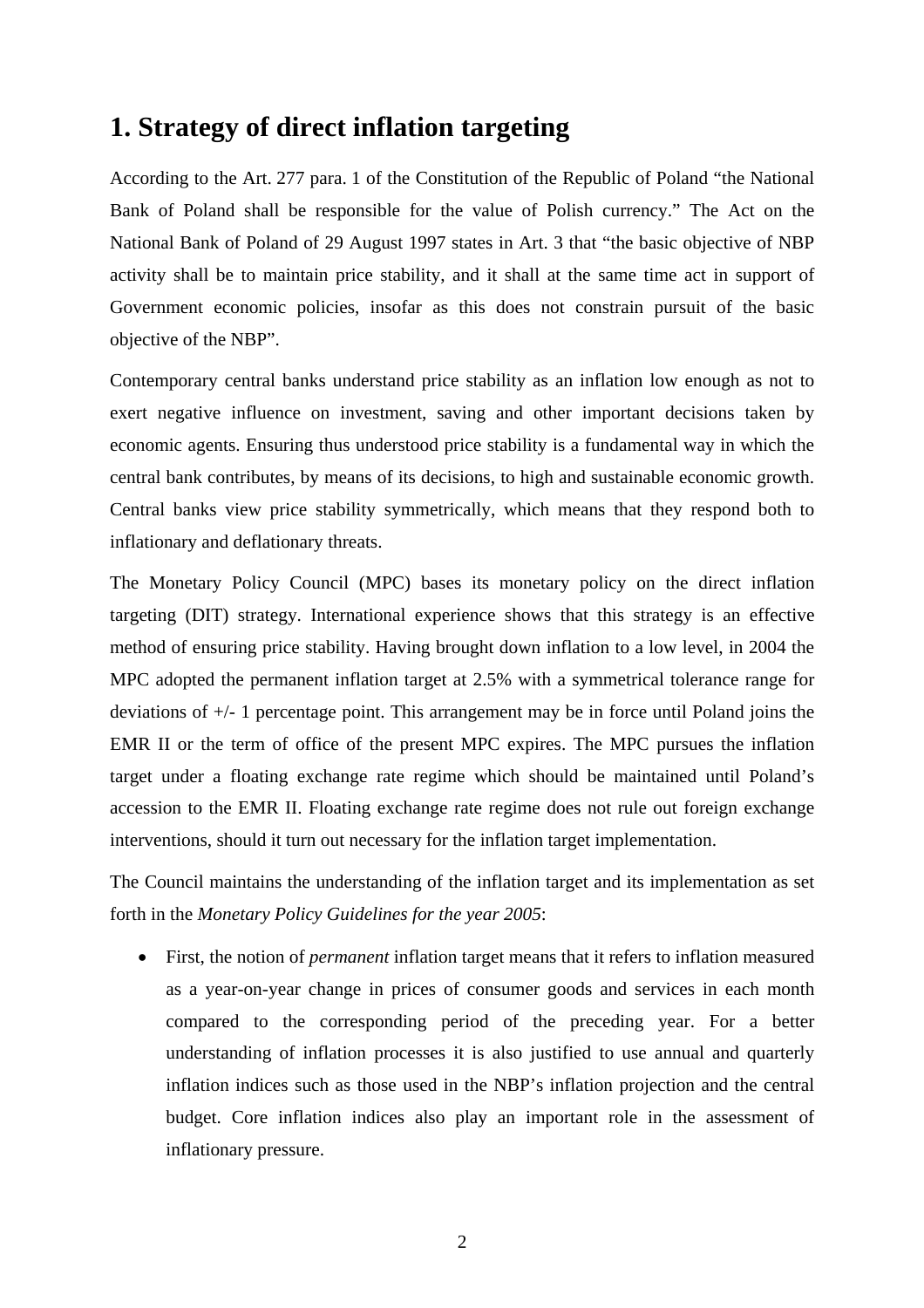- Second, the adopted solution means that monetary policy is explicitly focused on keeping inflation as close to the 2.5% target as possible rather than only containing it within a deviation band without specifying its centre. The adopted solution provides anchoring for inflation expectations, thus facilitating the pursuit of monetary policy, which in case of shocks requires smaller and less frequent exchange rate changes.
- Third, shocks are inevitable in the economy. Depending on the strength of a shock and the degree of inertia of inflation expectations, the scale and the duration of inflation deviation from the adopted target may differ. The central bank usually does not respond to deviations from the inflation target which it deems temporary and which lie within the tolerance range around the target. In countries with a permanently low inflation, the central bank does not have to respond even when inflation leaves the tolerance band temporarily. In the case of shocks viewed as leading to permanent deviation from the inflation target, the central bank adjusts its monetary policy accordingly.
- Fourth, monetary policy reaction to shocks will also depend on their causes and nature. The reaction to demand shocks is a relatively minor issue, since in this case inflation and output move in the same direction. Under inertial inflation expectations, an increase in interest rates weakens the economic activity and, in a longer perspective, inflationary pressure.

Supply shocks are a much more difficult problem from the point of view of monetary policy, as in that case output and inflation move in opposite directions. Inappropriate monetary policy reaction may have far-reaching negative consequences for the economy. An attempt to fully neutralise the impact of a supply shock on inflation through monetary policy may lead to an unnecessary plunge in output, as the supply shock itself already has a negative effect on demand and investment. On the other hand, an attempt to fully accommodate a supply shock resulting in price increase and output decrease – by pursuing an overly loose monetary policy – usually leads to permanently higher inflation, which, in turn, requires a far more restrictive monetary policy in subsequent periods, bringing about a relatively strong deceleration in economic growth. Reaction of the central bank should depend on the assessment of the shock's durability.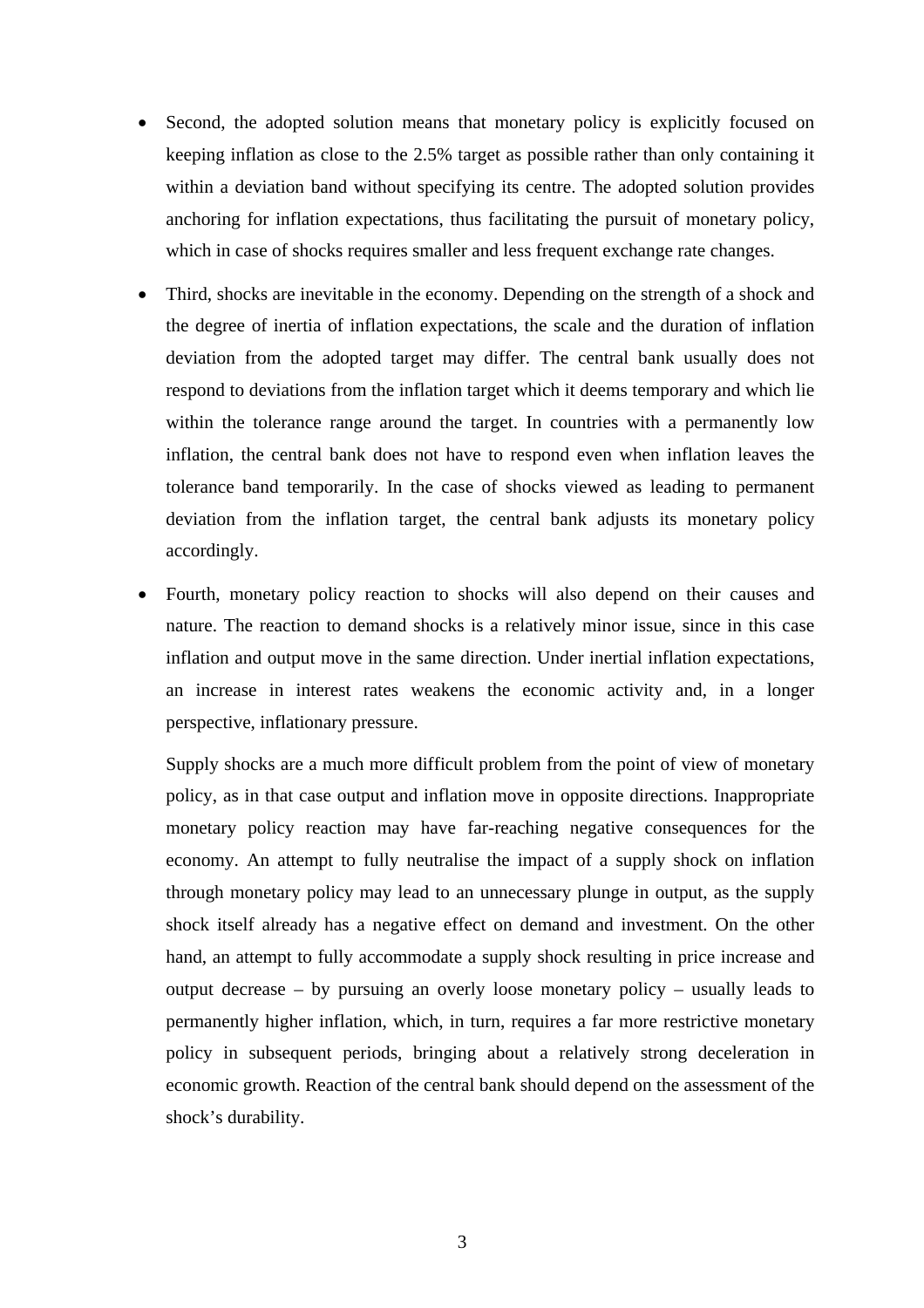- Fifth, most of supply shocks are transitory and limited in scale. Thus, they do not require an immediate reaction. However, in the case of strong shocks even temporary acceleration in price growth may bring about a relatively permanent rise in inflation expectations and, in turn, an increase in inflation due to wage pressure. In such a situation, the task of monetary policy is to prevent secondary effects of the supply shock (the so-called second round effects). The risk of such effects is substantial in countries with a short history of low inflation. Very useful in analysing supply shocks are core inflation indices, which help, at least roughly, to distinguish temporary effects from permanent changes in inflationary pressure.
- Sixth, because of delayed reaction of output and inflation to the monetary policy pursued, its influence on current inflation is limited. Current decisions of the monetary authorities affect price developments in the future just as current inflation is influenced by interest rate changes made several quarters ago. Unfortunately, these lags are not constant and depend, to a large extent, on structural and institutional changes in the economy. Changes in the transmission mechanism result in a situation in which central banks can only approximately assess the time lag between a change in interest rate and its strongest observed impact on the real variables (output, employment), and then on inflation.
- Seventh, monetary policy affects the economy not only through changing the interest rates but also through keeping them unchanged for a period of time. The decision to keep interest rates unchanged for several periods (months or quarters) has substantial consequences for the economy because it leads to a gradual widening or narrowing of the output gap.
- Eighth, monetary policy is pursued under uncertainty. Large uncertainty is due,, among others, to the fact that inflation projection models utilised by the central bank may start to less adequately describe the economic processes owing to the ongoing structural changes in the economy. This means that (a) while making decisions it is necessary to take into account all available data, and not only the inflation projection; (b) it is not possible to adopt a simple policy rule which could be known *ex ante* to market participants; and (c) forward-looking monetary policy has to be presented to the public as an attempt to achieve the inflation target under large uncertainty, rather than an exercise of strict control over economic processes.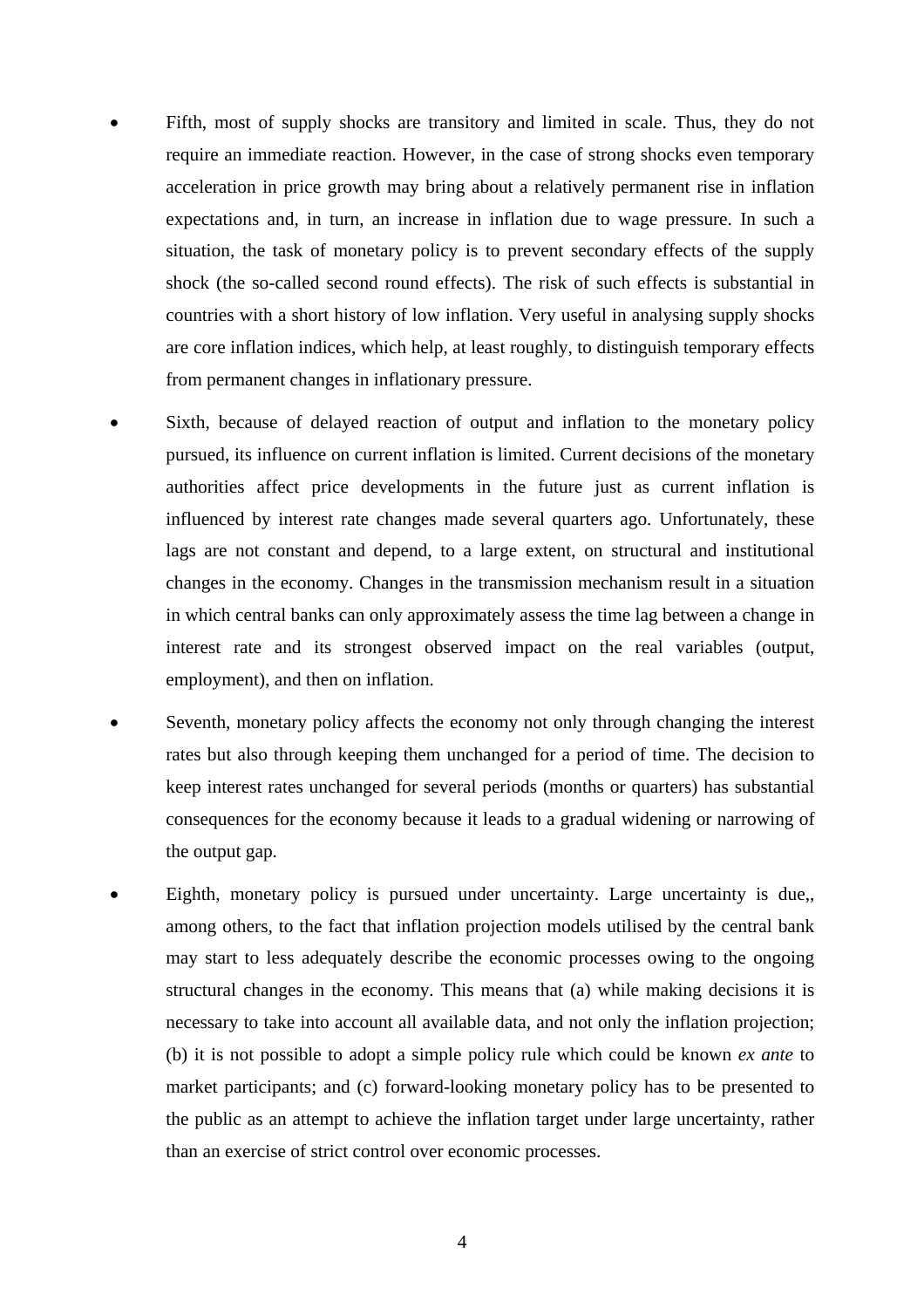- Ninth, in assessing monetary conditions, not only the level of real interest rates should be considered but also the level of the real exchange rate.
- Tenth, an important input into monetary policy decision-process is the balance of risks affecting the probabilities of future inflation running above or below target. This balance is based on the inflation projection, the assessment of the actual economic developments which may deviate from the scenario presented in the projection as well as the course of variables and information not accounted for directly in the projection. While assessing the factors influencing future inflation, the Monetary Policy Council will also take into account the duration of the period of low inflation.

The Council maintains its belief that the most favourable for Poland would be to adopt an economic strategy focused on creating conditions that would guarantee the introduction of the euro at the earliest possible date.

## **2. Conditions for monetary policy implementation**

In the period from June 2004 to February 2005, inflation in Poland was running above the upper limit of the tolerance range for deviations from the target. Increased inflation was mainly the result of the price increase connected with Poland's accession to the European Union (an increase in food prices and a higher direct tax rate) and also a surge in crude oil and other commodity prices in the world markets. The impact of those factors on the inflation is confirmed by the fact that starting from April 2004 the net inflation, which excludes food, non-alcoholic beverages and fuel prices, has been considerably lower than headline CPI inflation.

The months preceding Poland's accession to the European Union were marked by a growth in domestic demand. Output and sales reported a rapid growth, which was reflected in a 7% growth of GDP recorded in 2004 Q1.

Faced with strong price shocks and domestic demand growth, whose sustainability was rather difficult to assess at first, the MPC judged that despite persistently high unemployment there appeared a risk of second round effects, i.e. wage growth triggered by increased inflation expectations. Such risk is higher in countries with a short history of low inflation. In an attempt to prevent this threat, the central bank tightened its monetary policy increasing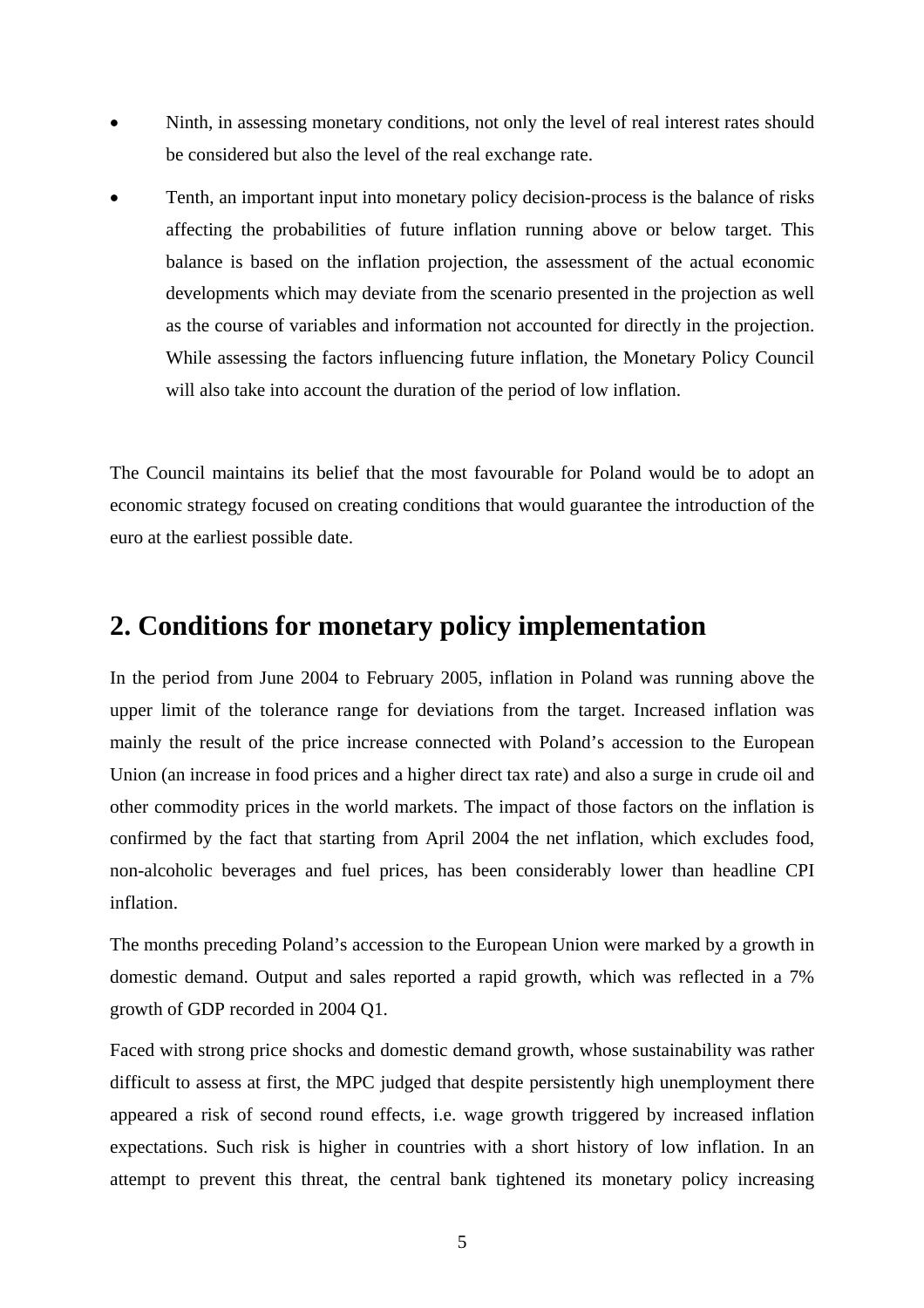interest rates by the total of 125 basis points. Interest rate increases occurred gradually, in three consecutive months (June-August 2004).

Since the second half of 2004, the price effects of the accession shock have been fading out rapidly, which was evidenced, among others, by a drop in current inflation and a shrinking gap between headline CPI and "net" inflation. Economic growth was decreasing faster than accounted for in the inflation projections prepared in 2004. The drop in inflation was also driven by the absence of second round effects, higher-than-expected appreciation of the exchange rate and exceptionally high cereal crops in 2004. In turn, inflation was driven upwards by rapidly growing oil prices. As a result of a one-off price increase connected with Poland's entry to the European Union, the annual inflation rate stayed at a higher level until 2005 Q1 and dropped significantly only in 2005 Q2.

Lower current and forecast inflation persuaded the MPC to ease monetary policy in the first half of 2005. In March and April 2005, the MPC cut the interest rates by the total of 100 basis points and those cuts had been preceded by a change in the monetary policy bias. Macroeconomic data for 2005 Q1 pointing to decreased inflationary pressure in the economy compelled the MPC to further cut interest rates in the summer months of 2005 by the total of 100 basis points.

Currently, Polish economy has entered the stage of gradual recovery, but its scale and sustainability remain uncertain. According to the latest forecasts, GDP growth in 2006 will accelerate to 4-5% and will not be accompanied by significant increase in inflationary pressure. The results of NBP inflation projection published in August 2005 and prepared under the assumption of constant NBP interest rates over the projection horizon at the level of 4.75% indicate that inflation should be brought back close to the target in the middle of 2007.

Factors that may be responsible for future inflation deviating from the inflation projection include changes in crude oil prices, exchange rate and food prices. Oil prices, exchange rate and food prices are variables whose forecasts are always highly uncertain. Additionally, in the case of oil prices there is an uncertainty on the degree to which their increase will contribute to the dampening of economic growth. It should be noted that according to the current forecasts oil prices may, in the medium term, grow or stay at a higher level. The economy would also be negatively affected by a strong zloty appreciation if the appreciation was larger then the labour productivity growth. At the same time, structural changes taking place in Polish economy raise uncertainty on the degree of adequacy of econometric models to the actual state of the economy. In particular, factors such as the increased flexibility of the labour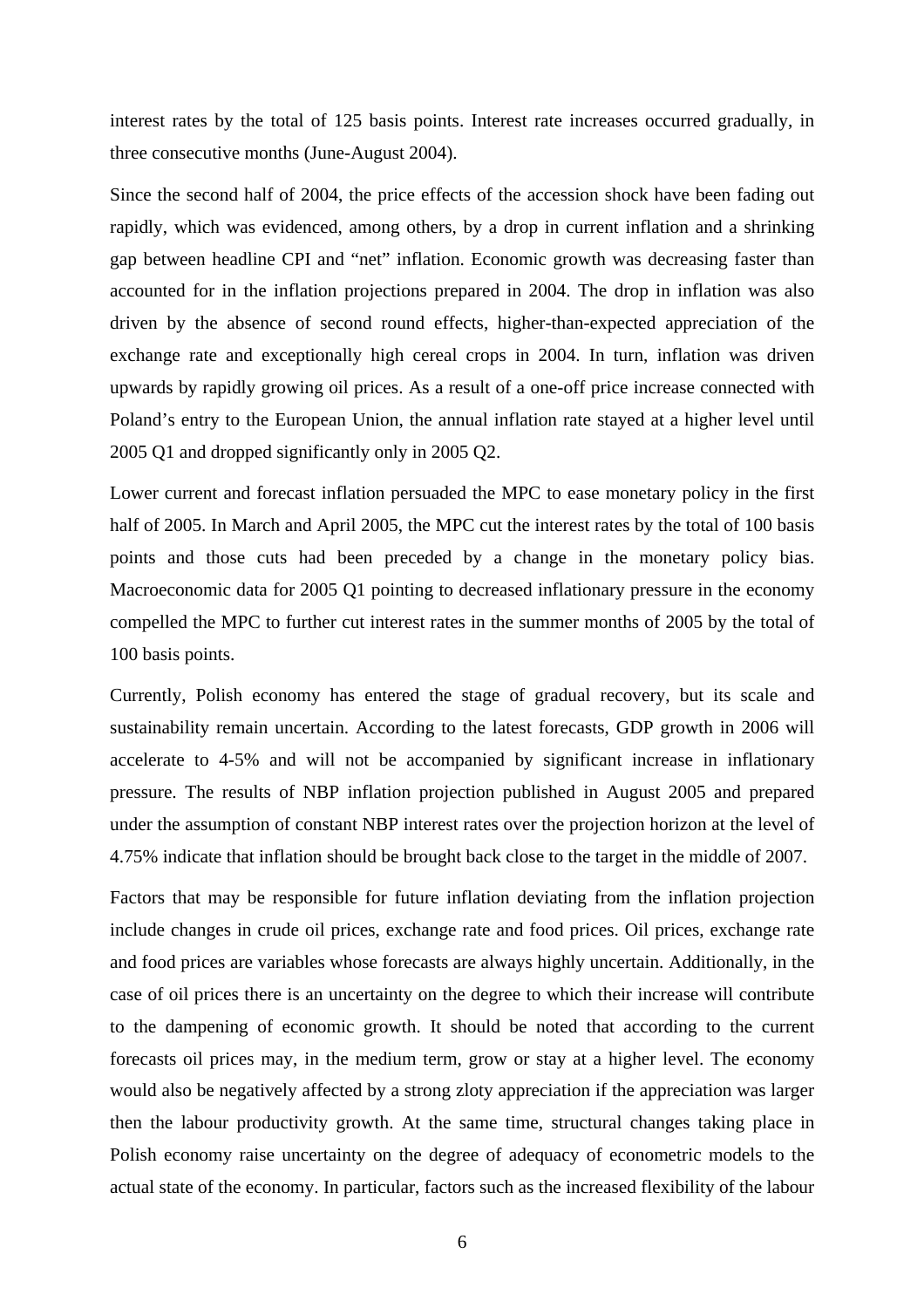market, restructuring of enterprises and international competition may all be reducing inflationary pressure.

The conditions of monetary policy implementation are also influenced by fiscal policy, which affects the level of prices through changes in direct taxes. The persistence of this effect on inflation is conditional, among others, on the degree of inertia of inflationary expectations. The stance of fiscal policy (in particular, the size of the general government deficit) also affects aggregate demand. Besides, the situation of public finance may also affect the volatility of financial asset prices, including the exchange rate.

Over the past few years, the general government deficit have stayed at a high level, which, combined with the fact that proceeds from privatisation were lower than in the previous years, was conducive to rapid public debt accretion. Having surpassed the 50% level in 2003, the growing public debt to GDP ratio was halted in 2004. In 2005, the Polish Parliament passed only some of the bills proposed under the *Public Expenditure Reform and Reduction Programme*. In contrast, the bills increasing public expenditure were passed, which undermined the outlook for public finance consolidation. In order to minimise the risk of exceeding statutory thresholds to public debt to GDP ratio it is required to reduce the budget spending. The consolidation of public finances is also necessary for the reduction of the fiscal burdens on domestic enterprises, which would help improve their competitiveness in the international market.

Institutional conditions of the economy are another key factor affecting the way monetary policy is pursued. Despite the reforms implemented over the past 15 years, Polish economy still faces institutional weaknesses which limit the level of employment and reduce the effectiveness of the utilisation of production factors. Thus, the reforms limiting the institutional weaknesses would allow the economy to increase its potential and follow a higher, non-inflationary path of growth. Besides, by increasing market flexibility, such reforms would be conducive to limiting real GDP fluctuations around potential output.

## **3. Monetary policy objectives in 2006**

In line with the strategy of direct inflation targeting pursued by the National Bank of Poland, the main objective of the MPC's monetary policy is to stabilise inflation at the level of 2.5% in the medium term. The Council will strive to contain inflation expectations at a low level.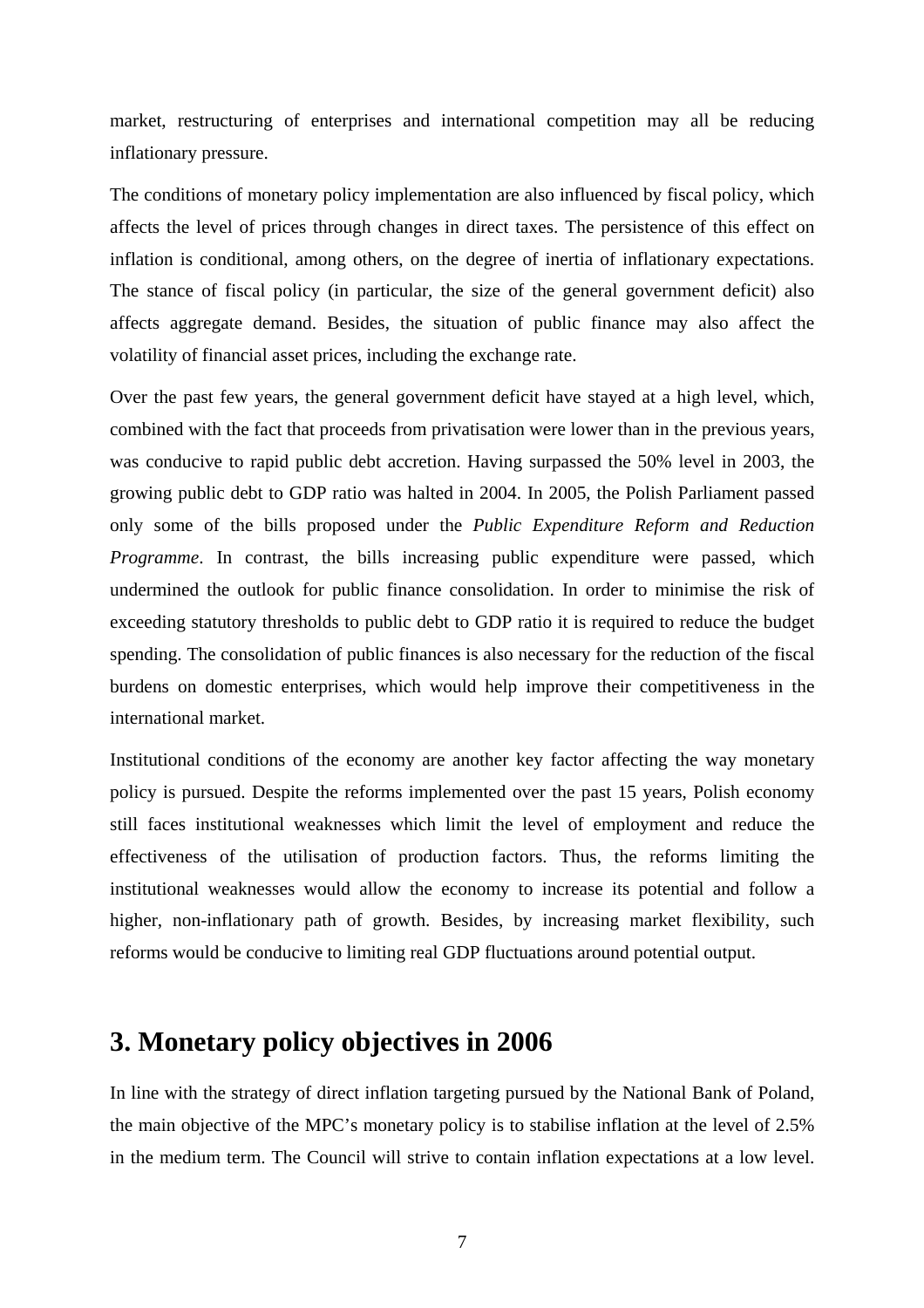From this point of view, the year 2006 will be of great importance. Stronger anchoring of the inflation expectations would facilitate the pursuit of the inflation target in the future with lower interest rate volatility and output fluctuations. However, it may prove difficult to sustain low inflation expectations in the months to come and in the next year. The main factor hindering the process of stabilizing inflation around the target may be further considerable oil price increases. It is very difficult to assess the impact of potential oil price increases on the next year's inflation mainly due to uncertainty as to their scale and persistence. The impact may involve both first and second-round effects. First-round effects include both direct impact of oil price increases on consumer goods prices and also indirect impact exerted through cost increases and producer price increases in subsequent stages of production. The strength of indirect effects depends on enterprises' possibility to pass higher costs to customers which, in turn, is largely determined by their competitive position and the stage of the business cycle. Permanent oil price increases raise permanently consumer price level, but their impact on inflation may be only temporary. However, the situation may be more complicated if the risk of second-round effects arises, with wage negotiations taking into account compensations for unfavourable impact of oil prices on real income. Wage increases may boost inflation expectations, which in turn may persuade enterprises to increase prices. In such situation, the oil shock not only results in a permanent increase in price level but also brings about more lasting inflationary effects.

As it was the case during the EU-accession shock in 2004, also in 2006 the Council will thoroughly analyse the situation from the point of view of second-round effects' risk from the recent and potential further oil price hikes. Should the likelihood of such effects be high, the Council will undertake the necessary actions aimed at counteracting the increase in inflation expectations. It should be noted that the risk of second-round effects may be contained through a persistently high level of unemployment and a slow pace of its reduction.

The probability of inflation running at the target level as a result of the pursued monetary policy is determined by lags in the transmission mechanisms of monetary impulses. It is currently estimated that in Poland monetary policy instruments of the central bank exert the strongest impact on inflation in the horizon of 5-7 quarters. Monetary policy will be conducted in such a manner as to achieve the target in this time horizon. This period may be longer or shorter depending on the type and strength of shocks affecting Polish economy.

The lags between the change in interest rates by the central bank and its impact on the economy and inflation make inflation projection an important input to monetary policy of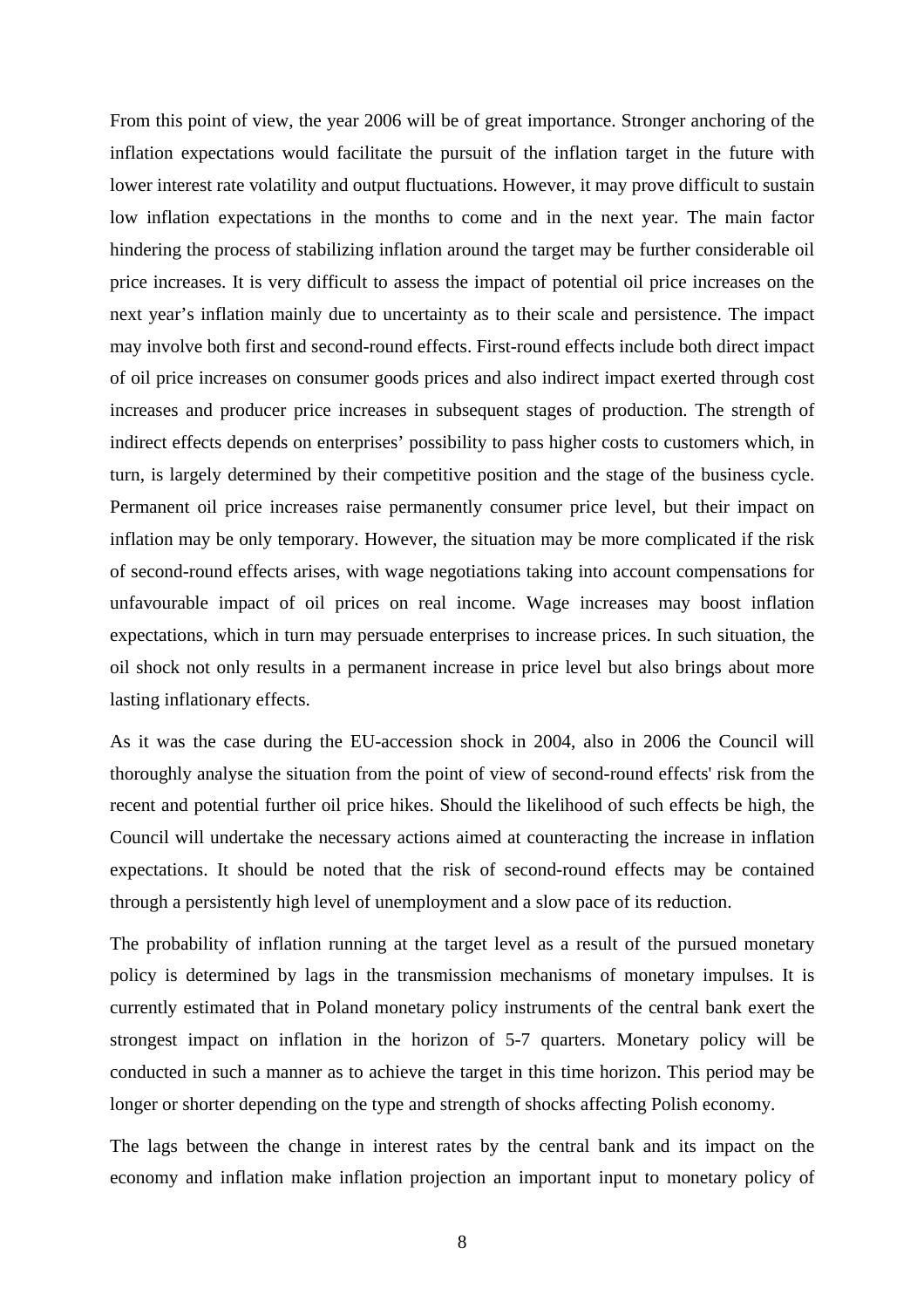central banks. Therefore, in pursuing its monetary policy, the MPC will continue to take account of the results of subsequent inflation projections prepared by the NBP's economists and also the results of inflation projections prepared by other research institutions. Since econometric models are a simplified description of the economy, the MPC will also take into account the balance of risks affecting the probability of future inflation running above or below target. The Council will also take into consideration the deviations of the actual inflation path from the projected one as such deviations may point to a change in future economic developments as compared with the previously projected.

Communication with the general public is an important element of inflation targeting. The Council presents its assessments of the current economic situation and future economic developments. The major communications instruments include *Inflation Reports*, MPC press releases and press conferences following the MPC meetings. The Council will use its best efforts to ensure transparency and unambiguity of these instruments.

The stabilisation of inflation at the target also favours the fulfilment of the Maastricht criteria, which would allow Poland to take full advantage of opportunities offered by membership in the euro area. The National Bank of Poland will continue to act towards the implementation of the scenario of Poland's accession to the euro area at the earliest possible date, and will be cooperating with the Government to this end. Adoption of the common currency must be preceded with a compulsory two-year membership in the ERM II. While being a member of this system, Poland will have to stabilize the exchange rate. The exchange rate stabilisation will be the easier, the better is the situation of the public finance. The Monetary Policy Council maintains its view that Poland's membership in the ERM II mechanism should be as short as possible. Thus, Poland should join this exchange rate mechanism when it will be able to meet the remaining convergence criteria in its second year of membership. Moreover, the decision to join the ERM II should take account of the necessity and possibility of introducing amendments to the Constitution of the Republic of Poland and other legislative changes that would enable the Polish zloty to be replaced by the euro. The position taken in this regard by the government coalition which will be formed after the Parliamentary election will be of crucial importance here.

The MPC believes that a sustainable consolidation of public finance is important not only as the necessary condition for Poland to take full advantage of the opportunities provided by its membership in the euro area. Such consolidation would also result in a permanent improvement of Poland's competitive position. A country that can prove its capacity to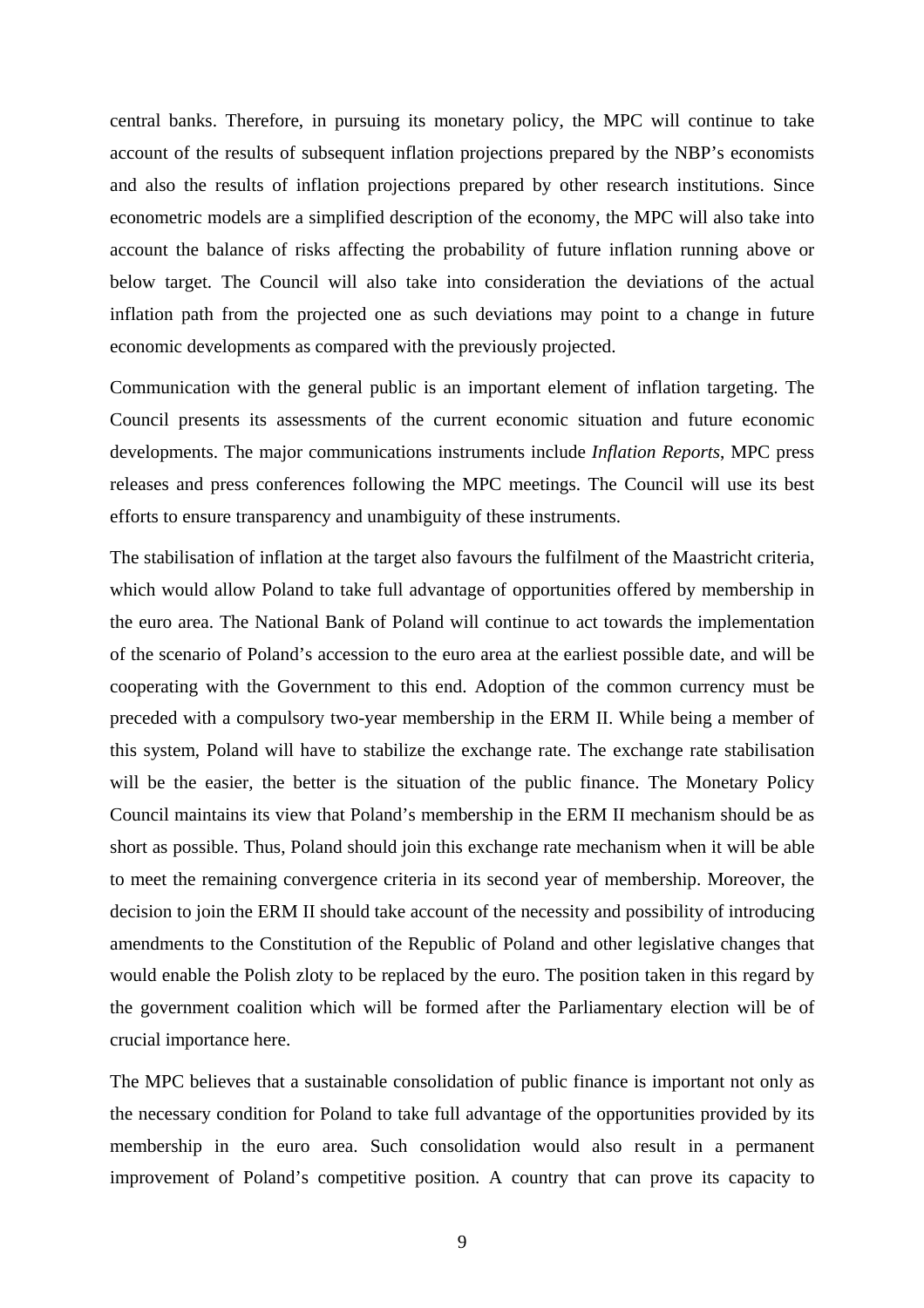manage its public finance effectively and can permanently contain inflation at the target level has the chance to increase investment in the economy and thus accelerate the real convergence process.

## **4. Monetary policy instruments**

The year 2005 saw increased liquidity surplus in the banking sector. This resulted mainly from the NBP's purchase of foreign currencies and lower level of term deposits placed in the central bank by the Ministry of Finance.

In 2006, liquidity surplus of the banking sector should remain at the level comparable to that recorded in 2005. The main factors affecting the liquidity level will include foreign exchange transactions of the central bank, the volume and changing level of funds deposited by the Ministry of Finance at the NBP and also changes in the volume of currency in circulation.

In 2006, the level of fixed-term deposits of the Ministry of Finance at the NBP, agreed with the Ministry of Finance, will amount to an annual average of PLN 5.6 billion.

#### **Interest rates**

Short-term interest rates are the principal instrument of monetary policy. Changes in the NBP's reference rate define the direction of the pursued monetary policy. The NBP's deposit and lombard rates set the fluctuation band for overnight interest rates in the interbank market.

**The NBP's reference rate** determines the minimum yield obtainable on main open market operations, influencing, at the same time, the level of interbank deposit rates for comparable maturities.

**The NBP's lombard rare** determines the maximum cost of securing funds from the NBP. Thus, it determines the ceiling on fluctuations in overnight market rates.

**The NBP's deposit rate** determines the lower limit on movements in overnight market rates.

#### **Open market operations**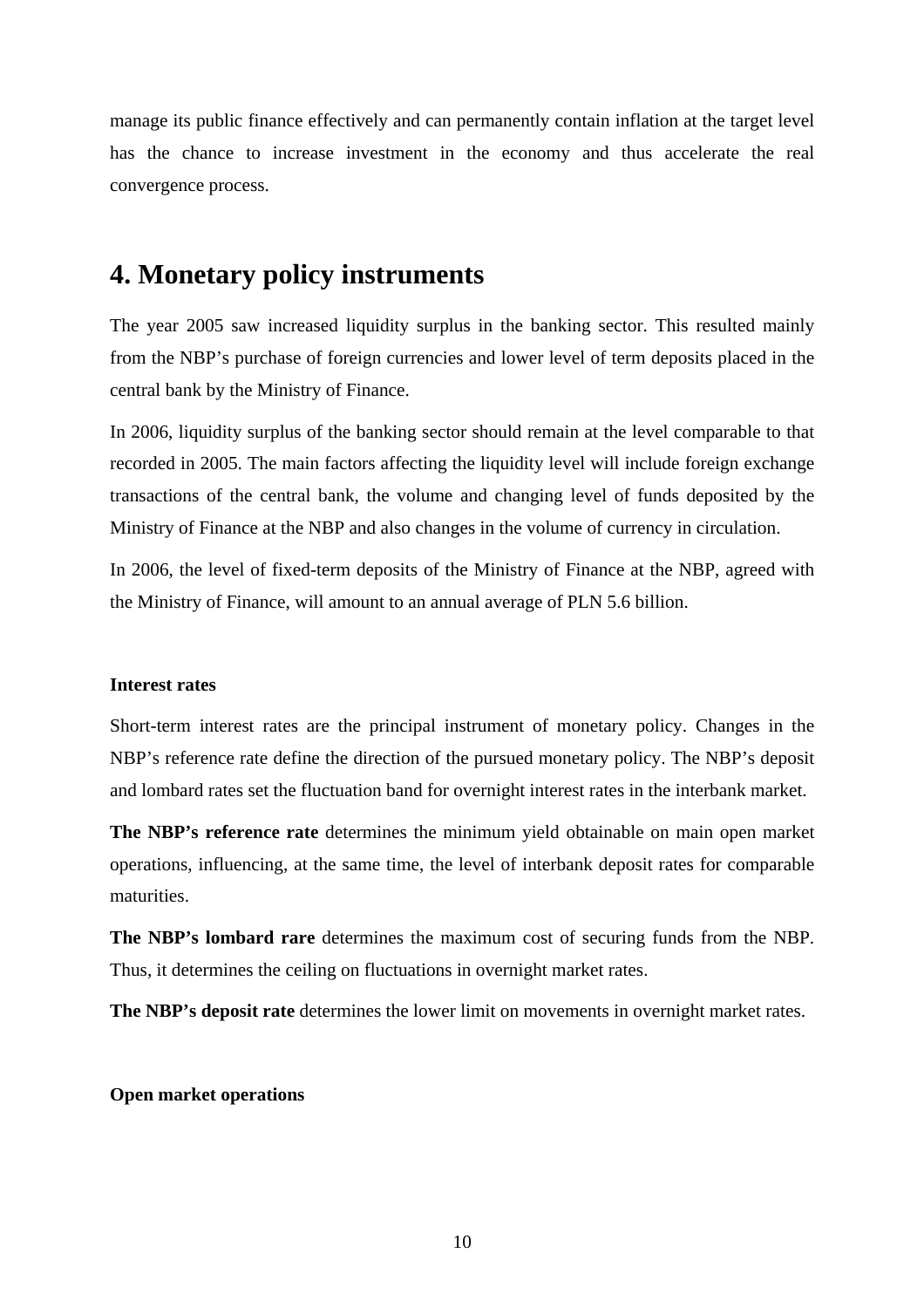Open market operations are the principal instrument for maintaining short-term interest rates at a level consistent with the pursuit of the MPC established inflation target. The NBP may use the following set of instruments in open market operations:

- 1. **Main operations** in the form of issues of 7-day NBP money bills. Tenders for the bills will be conducted on a regular weekly basis, with their minimum yields set according to the reference rate. The central bank will execute main operations on a scale allowing it to achieve liquidity balance on the market, and thus to establish 1-week WIBOR rate close to the NBP's reference rate.
- 2. **Fine-tuning operations** may be applicable in the event of unexpected short-term movements in the liquidity of the banking sector which may lead to undesirable, from the point of view of monetary policy, fluctuations in short-term interest rates. These operations would be both liquidity-absorbing and liquidity-providing (issuing NBP money bills, repo and reverse repo transactions and buying out NBP money bills before maturity).
- 3. **Structural operations** are aimed to alter the level of banking sector liquidity in the long term. Should the need arise, the central bank may execute the structural operations by issuing bonds, buying back its own bonds before maturity, purchasing and selling securities on the secondary market.

#### **Reserve requirement**

The basic function of mandatory reserve is to limit volatility of interest rates by cushioning the impact of movements in the banking sector. Reductions of the reserve requirement and introduction of further changes in the mandatory reserve system will be conditional on the liquidity level in the interbank sector. Possible changes in the mandatory reserve system will be aimed at a gradual convergence of this instrument to the Eurosystem requirements.

#### **Standing facilities**

These facilities serve to stabilise the liquidity level in the interbank market as well as to limit the fluctuations of overnight interest rates. Standing facilities are used at the initiative of commercial banks.

**Deposit facility** enables commercial banks to place their liquidity surplus on a deposit account at the central bank.